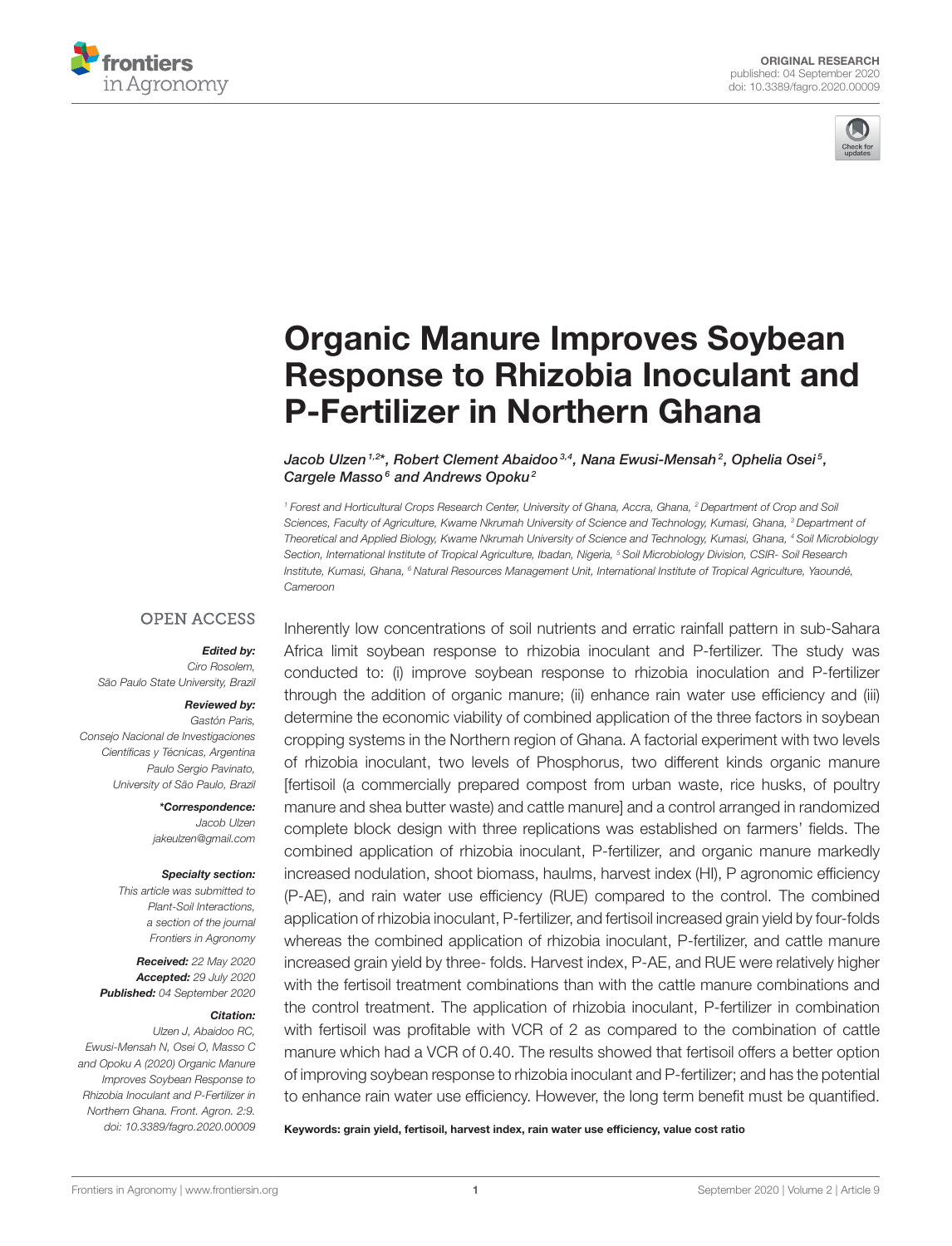# INTRODUCTION

Soybean is among the leguminous crops increasingly gaining considerable attention in sub-Sahara Africa (SSA), particularly Ghana. It is primarily grown for food, however, the haulm is used for feeding animals [\(Adjei-Nsiah et al., 2019\)](#page-8-0). Additionally, the haulms, senesced nodules, and decayed roots improve the fertility of the soil for subsequent crops. Soybean is a major source of vegetable oil and feed for the poultry industry.

Despite the importance of this crop, average yields as low as 1.0t ha<sup>-1</sup> are observed on smallholder farms [\(Mensah,](#page-8-1) [2014\)](#page-8-1). These low yields are primarily due to the inherently low concentrations of soil nutrients such as organic carbon, nitrogen, and phosphorus in the soybean growing areas of Ghana [\(Masso et al., 2016;](#page-8-2) [Ulzen et al., 2018\)](#page-9-0). There have been several attempts to improve soybean grain yield in smallholder farms but prominent among them is the use of effective rhizobia strain through inoculation and the application of P-based fertilizers [\(Ronner et al., 2016;](#page-9-1) [Thuita et al., 2018;](#page-9-2) [Raji et al., 2019\)](#page-9-3). Grain yield increases in these studies were attributed to the addition of P-based fertilizers, although, the rhizobia strains used were effective. This is mainly due to the fact that P availability increases the amount of nitrogen derived from the atmosphere (Sanginga et al., [1996\)](#page-9-4). In addition, P deficiencies limit nodulation, nodule function, and consequently biological nitrogen fixation [\(Danso,](#page-8-3) [1992;](#page-8-3) [O'Hara, 2001;](#page-9-5) [Sulieman et al., 2013\)](#page-9-6).

In spite of the importance of P to rhizobia inoculation in soybean cropping system, the increases in yield are usually less than the potential yield of the crop, which is  $2.5 t$  ha<sup>-1</sup> [\(Dugje et al., 2009;](#page-8-4) [Adjei-Nsiah et al., 2018,](#page-8-5) [2019\)](#page-8-0). Some reports, however, indicate lack of response to rhizobia inoculation and P-fertilizer even in areas where N and P are low [\(Aziz et al.,](#page-8-6) [2016;](#page-8-6) [Rurangwa et al., 2018;](#page-9-7) [Ulzen et al., 2018\)](#page-9-0). This is attributed to the low organic carbon concentrations in the soil [\(NSFMAP,](#page-8-7) [1998;](#page-8-7) [Aziz et al., 2016;](#page-8-6) [Masso et al., 2016;](#page-8-2) [Chekanai et al.,](#page-8-8) [2018;](#page-8-8) [Ulzen et al., 2018\)](#page-9-0) and inefficient utilization of rain water. Deficiencies of soil organic C limits the effectiveness of other nutrients in the soil [\(Gruhn et al., 2000\)](#page-8-9), hence its sustenance is of greater importance for maintaining soil fertility [\(Lakaria et al., 2012\)](#page-8-10). Improving the C content of the soil through the addition of quality organic manure has the tendency to improve the response of soybean to rhizobia inoculation and P-fertilizer. Legumes can benefit from other essential nutrients aside from N and P through the application of manure [\(Zingore et al., 2008\)](#page-9-8). Furthermore, the addition of organic manure stimulates microbial activity that results in organic acids production leading to the availability of adsorbed P in the soil [\(Nziguheba et al., 2016;](#page-8-11) [Nosratabad et al.,](#page-8-12) [2017\)](#page-8-12).

Recently, there has been an erratic rainfall distribution pattern in terms of the on-set and amount in the northern part of Ghana consequently affecting grain yield in smallholder farms. Cumulative rainfall had a negative effect on soybean growth in northern Ghana [\(Ulzen et al., 2018\)](#page-9-0). Soil management practices that make effective and efficient use of rain water in addition to supplying the required nutrients is likely to enhance grain yield of soybean. Application of manure is known to enhance crop growth as it improves the soil's ability to hold water [\(Vanlauwe, 2004\)](#page-9-9).

Whiles studies on the combined application of rhizobia inoculant and P fertilization abound in the legume cropping systems in Ghana and SSA, few studies have assessed the combined application of rhizobia inoculation, P-fertilizer and organic manure [e.g., [Rurangwa et al. \(2018\)](#page-9-7)] without considering rain water use efficiency. In this study, we hypothesize that the addition of organic manure will improve soybean response to rhizobia inoculant and P-fertilizer and enhance rain water use efficiency. The objectives of the study are (i) to enhance soybean response to rhizobia inoculation and P-fertilizer through the addition of organic manure. (ii) to determine the rain water use efficiency due to the application of organic manure; and (iii) to determine the economic viability of the combined application of rhizobia inoculation, P-fertilizer, and organic manure in soybean cropping systems in the northern part of Ghana.

# MATERIALS AND METHODS

### Description of Experimental Sites

The trials were set up on farmers' field at Tunayilli with georeference position 09°20' N, 000°59'W and Kpalga with georeference position 09◦ 26′ N, 000◦ 57′ W in the Tolon-Kumbungu district of the Northern region of Ghana. Tunayilli and Kpalga are 177 and 167 m above sea level, respectively. The dominant soil type at both sites was Acrisols. The field work was conducted during the 2015 cropping season (between July and October). The rainfall distribution pattern during the experimental period is presented as **[Figure S1](#page-8-13)**.

# Characterization of Soil at Experimental **Sites**

Prior to the establishment of the trial, about seven soil cores were sampled from each site. The sampled soil was thoroughly mixed and sub-samples taken into Ziplock bags. The subsamples were kept in 4℃ refrigerator for laboratory analyses. The soil and organic manure characterization was carried out in the Soil Chemistry laboratory, KNUST. Soil organic carbon and total nitrogen analyses was performed following the procedures of Walkley and Black [\(Nelson and Sommers,](#page-8-14) [1996\)](#page-8-14) and Kjeldahl method [\(Bremner and Mulvaney, 1982\)](#page-8-15). The available soil phosphorus analysis was carried out as described in Bray's method [\(Olsen et al., 1982\)](#page-9-10). The other soil analysis included particle size (hydrometer method), soil pH in water (1:2.5) and exchangeable potassium, calcium, and magnesium extracted using ammonium acetate (NH4OAc) [\(Black, 1965\)](#page-8-16). Lignin and polyphenol contents of the organic manures were determined by Acid-detergent fiber (ADF) and Folin-Denis method, respectively [\(Anderson and Ingram, 1994\)](#page-8-17). Soils taken from Kpalga had a pH  $(1:2.5 \text{ H}_2\text{O})$  of 6.5, total N  $(\%)$ , 0.042; organic C (%), 0.41; available P (mg kg−<sup>1</sup> ), 1.27; and exchangeable K, Ca and Mg; 1.14 (cmol<sub>(+)</sub> kg<sup>-1</sup>), 3.10 (cmol<sub>(+)</sub>  $kg^{-1}$ ), and 0.37 (cmol<sub>(+)</sub>  $kg^{-1}$ ) respectively. Those from (soil) Tunayilli had pH (1:2.5 H<sub>2</sub>O) of 6.6, total  $N$  (%), 0.05; organic C (%), 0.71; available P (mg kg−<sup>1</sup> ), 1.4 and exchangeable K,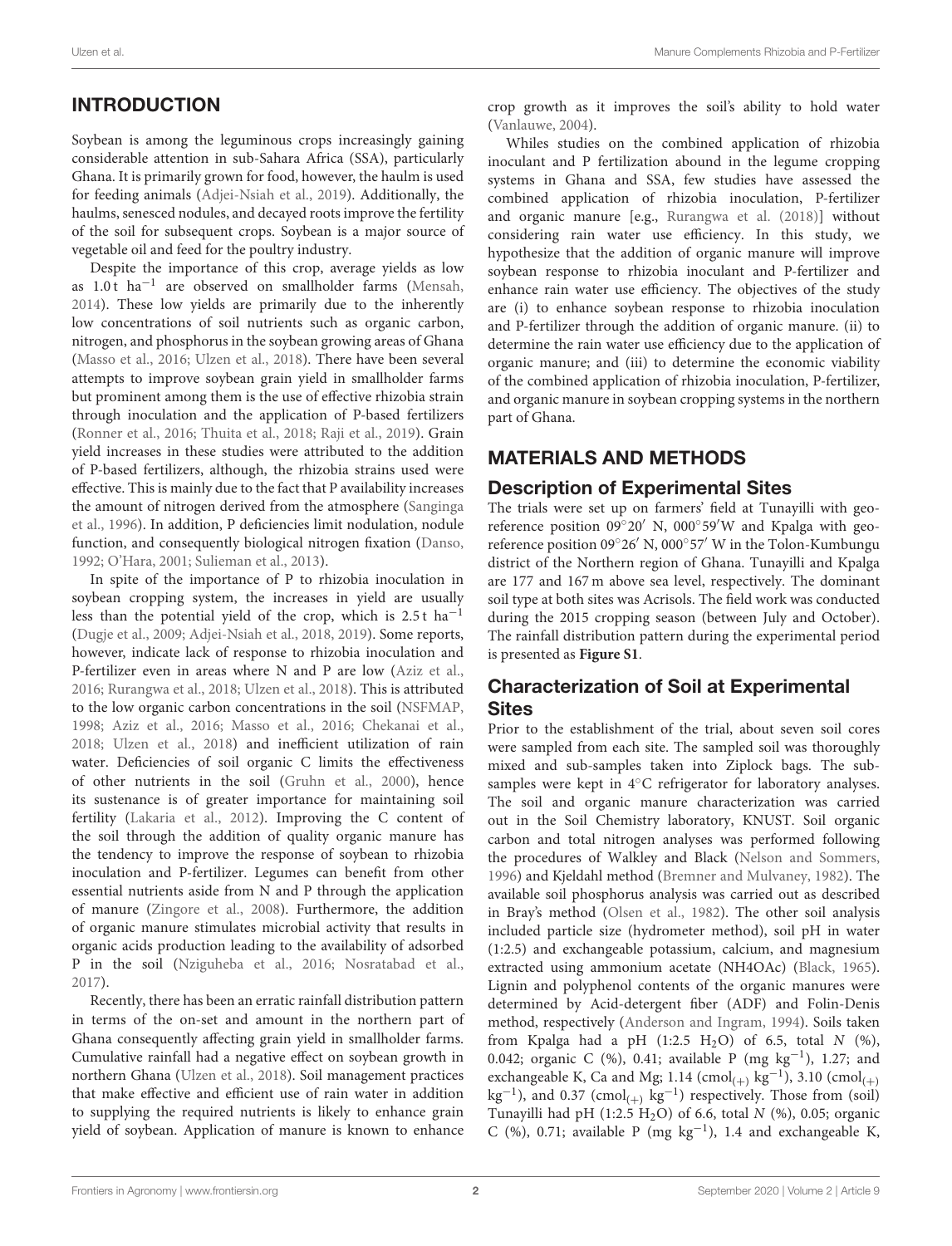Ca and Mg;  $1.01$ (cmol<sub>(+)</sub> kg<sup>-1</sup>), 4.54 (cmol<sub>(+)</sub> kg<sup>-1</sup>), and 0.70  $(\text{cmol}_{(+)}\ \text{kg}^{-1})$ , respectively. The soil texture was described as sandy loam for both Kpalga and Tunayilli. The population of rhizobia in the soils at the experimental sites was estimated using the Most Probable Number (MPN) count method [\(Vincent,](#page-9-11) [1970\)](#page-9-11). The MPNES software was used to assign population estimates [\(Woomer et al., 1990\)](#page-9-12). The native rhizobia population at Tunayilli and Kpalga were 43.6 and 42.2 rhizobia cells g soil−<sup>1</sup> , respectively.

### Field Preparation and Planting

The experimental fields were plowed, harrowed to a depth of 15 cm and divided into treatment plots. The treatment plot measured  $6 \times 3$  m with an alley of 1 m between plots and 2 m between blocks. Three seeds per hill were manually sown and thinned to two, a week after planting. The planting was done at a spacing of 75  $\times$  10 cm resulting in 360 plants plot<sup>-1</sup> (200,000 plants ha<sup>-1</sup>). The experiments were established on July 4 and July 7, 2015, at Tunayilli and Kpalga, respectively. The soybean cultivar, Jenguma, was used as the test crop as it is the most preferred soybean cultivar in the study locations. Jenguma is a non-shattering striga resistant cultivar with a maturity period between 110–115 days and a potential yield of 2.5 t ha $^{-1}$  (Dugje et al., [2009\)](#page-8-4).

# Treatment and Experimental Layout

The experimental design was a cross factorial  $(2 \times 2 \times 3)$ arranged in randomized complete blocks. The treatments were replicated three times. The treatments consisted of 2 levels of rhizobia inoculant designated as Rh+ (inoculated) and Rh- (uninoculated), 2 levels of P-fertilizer; P+ (30 kg P  $ha^{-1}$ ), and P- (0 kg P ha<sup>-1</sup>), 2 sources of manure; fertisoil, cattle manure (CM), and a control. In all, there were 12 treatment combinations and 36 plots at each location. Rhizobia inoculant containing Bradyrhizobium strain USDA 110 (10<sup>9</sup> cells  $g^{-1}$  peat) was used to inoculate soybean seeds at a rate of 5 g  $\text{kg}^{-1}$  seed. The Pfertilizer in the form of triple super phosphate was applied using the band placement method, two weeks after planting. Fertisoil and decomposed cattle manure were applied at a rate of 5 t ha−<sup>1</sup> each. Fertisoil is produced from rice husk, poultry manure, shea butter, and urban wastes. The analysis prior to the study showed that fertisoil had a nutritional content of C (%), 11.7; total N (%), 4.5: total P (%), 0.37; total K (%), 0.41; total Ca (%), 1.3; total Mg (%), 0.92; lignin (%), 10.5; and polyphenol through broadcasting by using hoe to manually incorporate it into the soil.

# Measurements of Grain Yield and Yield **Parameters**

Nodule number, nodule dry weight, and shoot biomass were harvested at the  $R_2$  stage (50% flowering) [\(Fehr et al., 1971\)](#page-8-18). Soybean plants were carefully dug out with a shovel and shoots separated from the roots. The roots were washed with clean water to remove adhering soil. The nodules were carefully detached from the roots and counted. Shoot biomass and nodules were oven dried at 60 $°C$  until constant weight was attained. At the R<sub>8</sub> stage [\(Fehr et al., 1971\)](#page-8-18), the soybean plants were harvested from the inner rows excluding the border rows and oven dried at 60◦C until constant weight was attained for grain yield estimation. The whole plant (shoots and seeds) was weighed after harvesting just before threshing to determine the haulm weight. The difference between the seed weight and the whole plant was considered as the haulm weight and estimated on kilogram per hectare basis.

# Rain Water Use Efficiency (RUE)

In this study, RUE was used as a proxy for water use efficiency [\(Issoufa et al., 2019\)](#page-8-19). It was calculated by dividing the grain yield by the total amount of rainfall during the cropping season (i.e., from planting to harvest) [\(Wang et al., 2016;](#page-9-13) [Issoufa et al., 2019\)](#page-8-19):

Rain water use efficiency = 
$$
\frac{\text{Grain yield (kg ha}^{-1})}{\text{Total amount of rainfall (mm)}}
$$
(1)

# Phosphorus Agronomic Efficiency

Phosphorus Agronomic efficiency (P-AE) was estimated as follows [\(Vanlauwe et al., 2011\)](#page-9-14):

$$
P - AE
$$
  
= 
$$
\frac{(Grain yield of P-fertilized plants - Grain yield of control plants)}{Amount of P-fertilizer applied}
$$
 (2)

# Value Cost Ratio Analysis

The value cost ratio (VCR) was used as the index of profitability of the applied treatments. The estimated VCR was based on the adopted equation from [Masso et al. \(2016\)](#page-8-2).

$$
VCR = \frac{(Grain yield of Treated plots - Grain yield of Control plots) \times Unit Price of Grain yield ($ha^{-1}$)} Cost of treatment ($ha^{-1}$)
$$

of 0.08 (%). Decomposed cattle manure used in this study was sampled from the kraal of the farmer at Kpalga site. The cattle manure was sampled from only one farmer to eliminate variation in nutritional quality and ensure uniformity. Cattle manure had nutritional content of C (%), 21.15; total N (%), 2.43: total P (%), 0.24; total K (%), 0.3; total Ca (%), 0.65; total Mg (%), 0.41, lignin (%), 5.5; and polyphenol of 0.02 (%). Fertisoil and cattle manure had C: N ratios of 2.6:1 and 8.7:1, respectively. The fertisoil and cattle manure were applied one week before planting The unit cost of rhizobia inoculant, fertisoil, cattle manure, and P-fertilizer were 6 US\$  $ha^{-1}$ , 4 US\$  $ha^{-1}$ , 4 US\$  $ha^{-1}$ , and 26 US\$ ha−<sup>1</sup> , respectively [\(Ulzen et al., 2019\)](#page-9-15). Cattle manure is not on commercial sales; therefore, the estimated cost of sampling 50 kg cattle manure was used as the cost price [\(Ulzen et al., 2019\)](#page-9-15). Soybean was sold at 0.44 US\$ per kg from the open market. The dollar to cedi exchange rate as at the time of this study was USD \$ 1 to GH3.60 as indicated by [Ulzen et al. \(2019\)](#page-9-15). A VCR value  $\geq$  2 was considered

(3)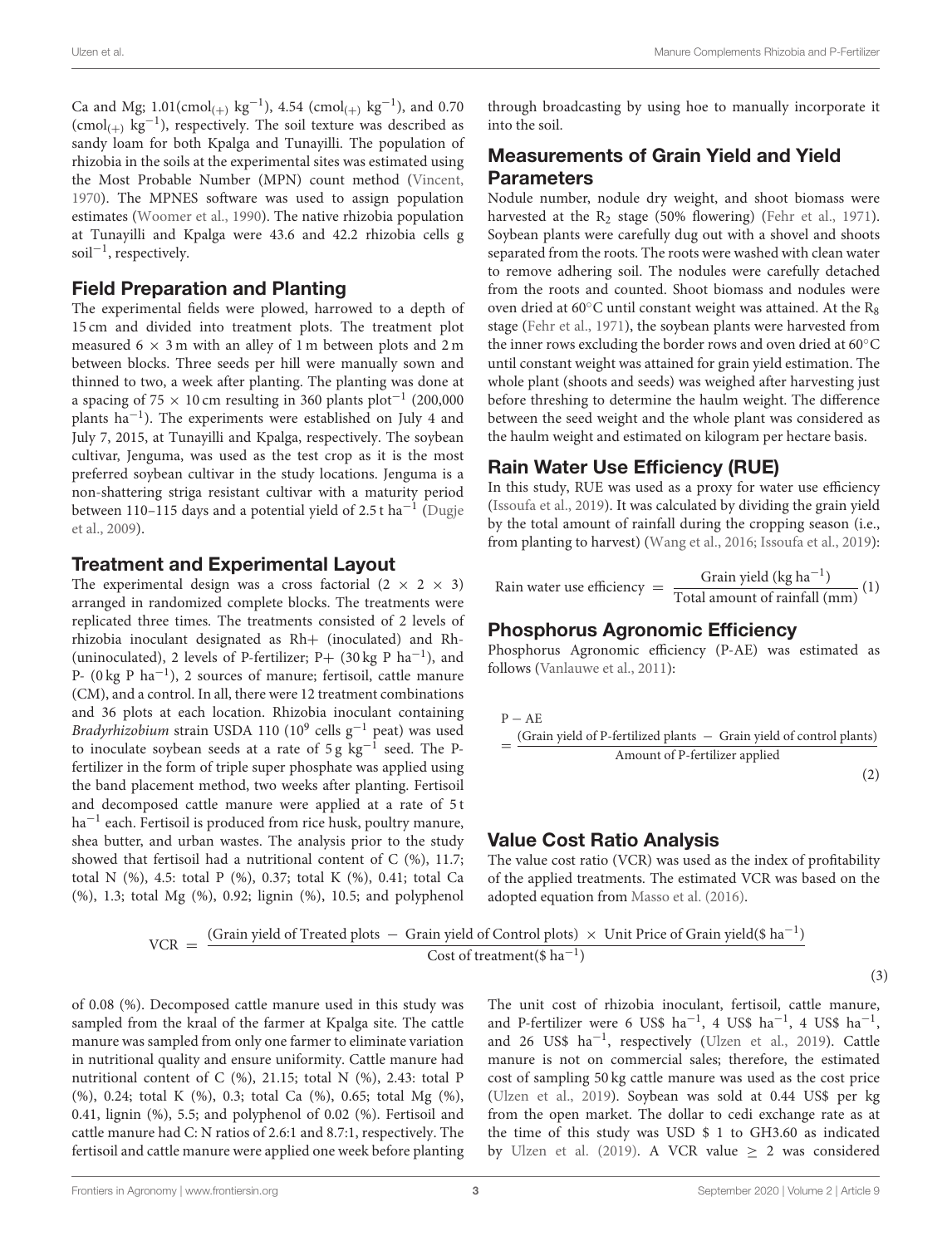profitable, whiles VCR≤ 1 was considered to be non profitable [\(Roy et al., 2006\)](#page-9-16).

#### Statistical Analysis

The data were checked for normality using Shapiro–Wilk's test. The data from both study sites were combined as preliminary analysis showed no interaction effect. Data on the various parameters were subjected to analysis of variance (ANOVA) using the factorial platform in STATISTIX software version 10 (Analytical Software 2105 Miller Landing Rd Tallahassee, FL 32312, USA). Treatment means were separated with Tukey HSD test at 5% probability. Principal Component Analysis (PCA) was used to determine the yield index which contributed most to grain yield. The grain yield used for the PCA analysis was on dry weight basis.

#### **RESULTS**

### Rhizobia, P-Fertilizer, and Organic Manure Effect on Soybean Agronomic and Economic Benefits

Soybean grain yields increased markedly with the combined application of inoculant, P-fertilizer, and organic manure compared to control plots (**[Table 1](#page-3-0)**). In general, soybean yields were higher in plots with three-way treatment combinations than plots with two-way treatment combinations. The combined application of inoculant, P-fertilizer, and fertisoil increased grain yield by four-folds over the control whereas the combined application of inoculant, P-fertilizer, and cattle manure increased yield by three-folds over the control (**[Table 1](#page-3-0)**). All the treatment combinations showed significant effect except the three-way. However, a contrast analysis revealed that the grain yield recorded by plots that received combined application of inoculant, P-fertilizer, and fertisoil was significantly different from plots that received the combined application of inoculant, P-fertilizer, and cattle manure (**[Table 3](#page-5-0)**).

The results showed that the combined application of inoculant, P-fertilizer, and fertisoil had the highest harvest index (163%), however, neither the F-test nor the contrast analysis, revealed significant differences over the combined application of inoculant, P-fertilizer, and cattle manure, which had harvest index of 100% (**[Table 1](#page-3-0)**). Only the interaction between inoculant and organic manure was significant for the two-way interactions (**[Table 1](#page-3-0)**).

Comparatively, the combined application of inoculant, Pfertilizer, and fertisoil had higher P-AE than the combined

<span id="page-3-0"></span>TABLE 1 | Soybean grain yield, Harvest Index, Agronomic, and Rain water use efficiencies as affected by the application of rhizobia, P-fertilizer, and organic manure.

| <b>Treatment</b>      |                  |                    | <b>Grain yield</b><br>(kg ha <sup>-1</sup> ) | <b>Harvest Index</b><br>(HI) | P-AE<br>(kg grain <sup>-1</sup> P) | <b>RUE</b><br>(kg ha <sup>-1</sup> mm <sup>-1</sup><br>rainfall) |  |
|-----------------------|------------------|--------------------|----------------------------------------------|------------------------------|------------------------------------|------------------------------------------------------------------|--|
| Inoculation (I)       | P-fertilizer (P) | Organic manure (O) |                                              |                              |                                    |                                                                  |  |
| $+RH$                 | P                | Cattle manure      | $1,830.6 \pm 58.27^{\dagger}$                | $1.10 \pm 0.22$              | $31.47 \pm 1.40$                   | $2.78 \pm 0.11$                                                  |  |
|                       |                  | Fertisoil          | $2,338.5 \pm 101.42$                         | $1.63 \pm 0.34$              | $40.23 \pm 1.90$                   | $3.56 \pm 0.20$                                                  |  |
|                       |                  | No manure          | $1,288.6 \pm 79.59$                          | $0.81 \pm 0.18$              | $23.48 \pm 2.73$                   | $1.96 \pm 0.13$                                                  |  |
| $+RH$                 | $-P$             | Cattle manure      | $865.8 \pm 54.36$                            | $0.70 \pm 0.11$              | $29.32 \pm 6.32$                   | $1.32 \pm 0.09$                                                  |  |
|                       |                  | Fertisoil          | $1,361.7 \pm 66.89$                          | $1.04 \pm 0.17$              | $57.16 \pm 5.17$                   | $2.10 \pm 0.12$                                                  |  |
|                       |                  | No manure          | $768.7 \pm 59.52$                            | $0.67 \pm 0.09$              | $0.00 \pm 0.00$                    | $1.17 \pm 0.11$                                                  |  |
| $-RH$                 | P                | Cattle manure      | $1,583.3 \pm 223.38$                         | $1.28 \pm 0.36$              | $25.23 \pm 4.68$                   | $2.43 \pm 0.38$                                                  |  |
|                       |                  | Fertisoil          | $1,577.8 \pm 110.84$                         | $1.16 \pm 0.30$              | $22.79 \pm 1.69$                   | $2.41 \pm 0.20$                                                  |  |
|                       |                  | No manure          | $920.1 \pm 49.95$                            | $0.92 \pm 0.24$              | $11.19 \pm 0.72$                   | $1.40 \pm 0.10$                                                  |  |
| $-RH$                 | $-P$             | Cattle manure      | $841.0 \pm 71.05$                            | $0.86 \pm 0.19$              | $26.73 \pm 3.59$                   | $1.29 \pm 0.13$                                                  |  |
|                       |                  | Fertisoil          | $1,064.1 \pm 134.67$                         | $0.84 \pm 0.24$              | $35.28 \pm 7.59$                   | $1.63 \pm 0.23$                                                  |  |
|                       |                  | No manure          | $584.4 \pm 40.84$                            | $0.79 \pm 0.09$              | $0.00 \pm 0.00$                    | $0.89 \pm 0.08$                                                  |  |
| $P$ -values (0.05)    |                  |                    |                                              |                              |                                    |                                                                  |  |
|                       |                  |                    | < 0.001                                      | 0.8002                       | < 0.001                            | < 0.001                                                          |  |
| P                     |                  |                    | < 0.001                                      | < 0.001                      | 0.6517                             | < 0.001                                                          |  |
| $\circ$               |                  |                    | < 0.001                                      | 0.0001                       | < 0.001                            | < 0.001                                                          |  |
| $1 \times P$          |                  |                    | 0.0025                                       | 0.476                        | 0.3801                             | 0.0036                                                           |  |
| $1 \times 0$          |                  |                    | 0.0034                                       | 0.0036                       | 0.0106                             | 0.0042                                                           |  |
| $P \times Q$          |                  |                    | 0.0011                                       | 0.095                        | < 0.001                            | 0.0012                                                           |  |
| $1 \times P \times O$ |                  |                    | 0.408                                        | 0.634                        | 0.2972                             | 0.3986                                                           |  |
| Tukey HSD value       |                  |                    | 382.47                                       | 0.54                         | 18.11                              | 0.59                                                             |  |
| CV(%)                 |                  |                    | 15.51                                        | 27.77                        | 36.44                              | 15.90                                                            |  |

†Represents standard error of mean.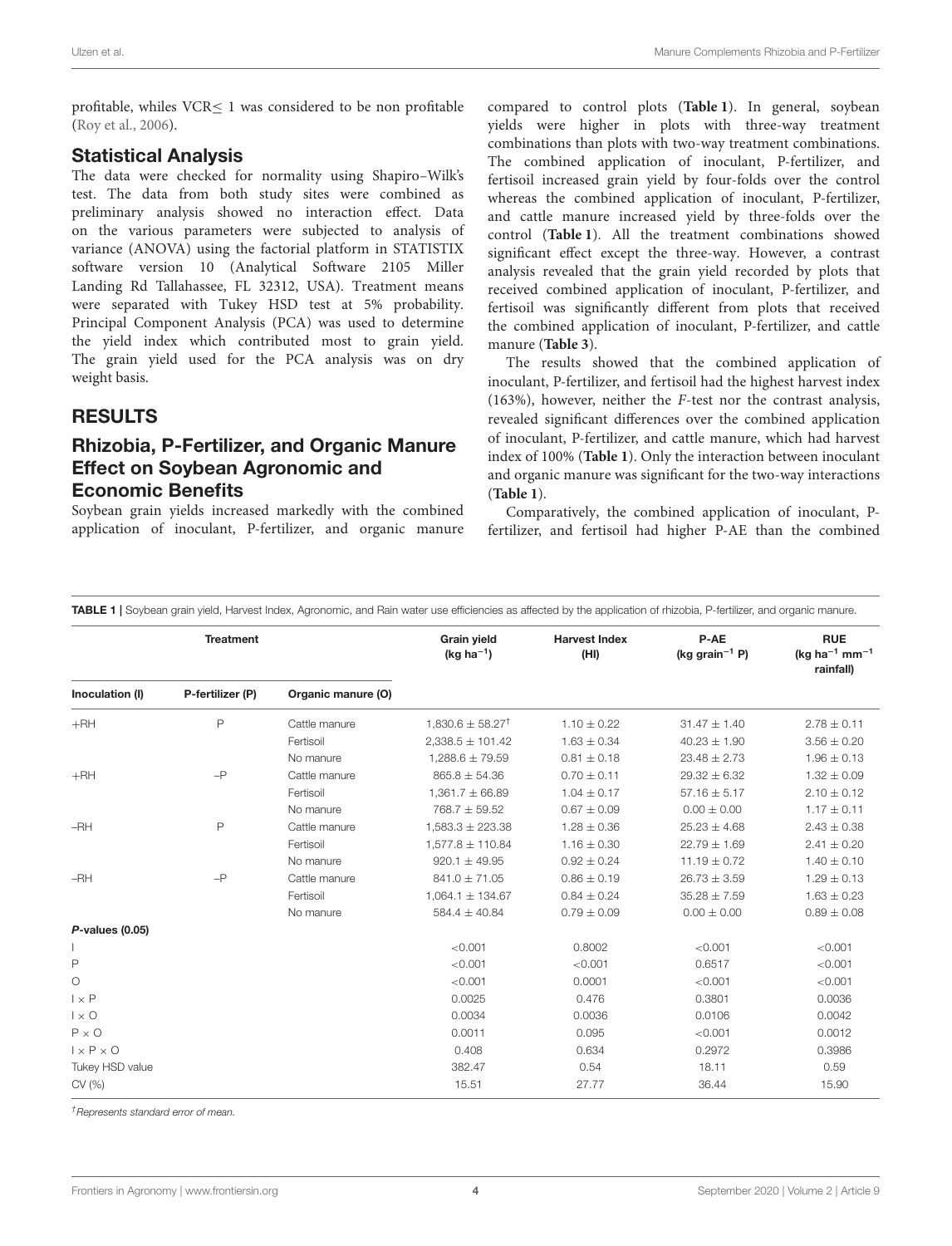application of inoculant, P-fertilizer, and cattle manure but the difference was not significant ( $P = 0.2972$ ). Except the interaction between inoculant and P-fertilizer, all the other twoway interactions were significant (**[Table 1](#page-3-0)**).

The treatments had RUE of more than one except the control plots (**[Table 1](#page-3-0)**). In general, the RUE was higher in plots that received combined application of inoculant, P-fertilizer, and organic manure (**[Table 1](#page-3-0)**). The combined application of inoculant, P-fertilizer, and fertisoil increased RUE over the control by 300%, while the combined application of inoculant, P-fertilizer, and cattle manure increased RUE over the control by 212% (**[Table 1](#page-3-0)**). The contrast analysis indicated significant  $(P = 0.0027)$  differences between the RUE of the combined application of inoculant, P-fertilizer, and fertisoil and that of inoculant, P-fertilizer, and cattle manure combination (**[Table 3](#page-5-0)**).

The VCR varied from 0.40 in plots that received combined application of rhizobia inoculation and cattle manure to 2.68 in the plots that received a combined application of inoculant, P-fertilizer with no manure (**[Figure 1](#page-4-0)**). The VCR of the combined application of inoculant, P-fertilizer, and fertisoil was 2, which was significantly higher than the VCR (1.40) of the combined application of inoculant, P-fertilizer, and cattle manure (**[Figure 1](#page-4-0)**).

Soybean shoot biomass increased markedly with the combined application of inoculant, P-fertilizer, and organic manure compared to control plots (**[Table 2](#page-5-1)**). The threeway interaction was not significant ( $P = 0.97$ ), however, the combined application of inoculant, P-fertilizer, and cattle manure had higher shoot biomass than the combined application of inoculant, P-fertilizer, and fertisoil. Except for the interaction between inoculant and P-fertilizer, all the other two-way interactions had a significant effect on shoot biomass (**[Table 2](#page-5-1)**).

The effect of the treatment on haulm yields was similar to that of the shoot biomass. However, the combined application of inoculant, P-fertilizer, and fertisoil had higher haulm yield but was not significantly different ( $P = 0.29$ ) (**[Table 2](#page-5-1)**) from the haulm yield recorded by the combined application of inoculant, P-fertilizer, and cattle manure. Only the interaction between P-fertilizer and organic manure had significant ( $P = < 0.001$ ) effect on haulm yield. The other two-way interactions showed no significant effect on haulm yield (**[Table 2](#page-5-1)**).

Nodule number ranged from 28 in the control plot to 85 in the treated plots (**[Table 2](#page-5-1)**). Increases in nodule number of 141, 129, and 204% over the control treatment were recorded by the combined application of inoculant, P-fertilizer, and cattle manure, the combined application of inoculant, P-fertilizer, and fertisoil and the combined application of inoculant, Pfertilizer with no manure, respectively (**[Table 2](#page-5-1)**). All the two-way

<span id="page-4-0"></span>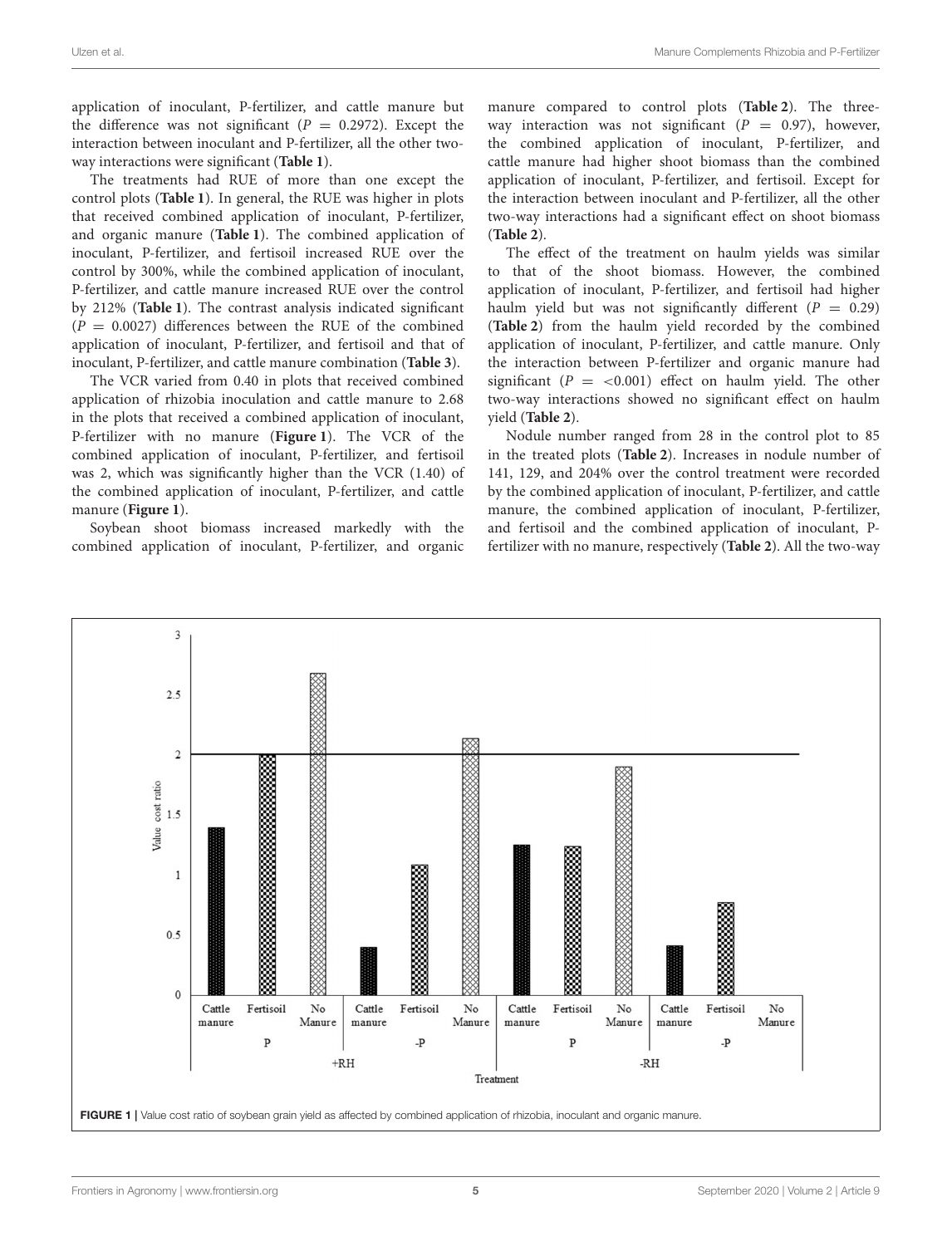<span id="page-5-1"></span>

| TABLE 2   Soybean shoot biomass, Haulm, and nodulation as affected by the application of rhizobia, P-fertilizer, and organic manure |  |  |  |
|-------------------------------------------------------------------------------------------------------------------------------------|--|--|--|
|                                                                                                                                     |  |  |  |

| <b>Treatment</b>      |                  |                    | <b>Shoot biomass</b><br>(kg ha <sup>-1</sup> ) | Haulm<br>$(kq ha^{-1})$ | Nodule number<br>$plant^{-1}$ | Nodule dry weight<br>(mg plant) |  |
|-----------------------|------------------|--------------------|------------------------------------------------|-------------------------|-------------------------------|---------------------------------|--|
| Inoculation (I)       | P-fertilizer (P) | Organic manure (O) |                                                |                         |                               |                                 |  |
| $+RH$                 | $\mathsf{P}$     | Cattle manure      | $2,039.9 \pm 395.78$ <sup>†</sup>              | $3,394.9 \pm 416.02$    | $67.50 \pm 4.16$              | $0.77 \pm 0.04$                 |  |
|                       |                  | Fertisoil          | $1,811.2 \pm 347.88$                           | $3,612.5 \pm 250.46$    | $64.17 \pm 2.88$              | $0.88 \pm 0.04$                 |  |
|                       |                  | No manure          | $2,016.2 \pm 415.57$                           | $4,182.0 \pm 303.68$    | $85.00 \pm 3.06$              | $0.91 \pm 0.03$                 |  |
| $+RH$                 | $-P$             | Cattle manure      | $1,390.8 \pm 218.76$                           | $2,487.1 \pm 344.23$    | $55.83 \pm 4.28$              | $0.65 \pm 0.02$                 |  |
|                       |                  | Fertisoil          | $1,477.1 \pm 221.96$                           | $3,873.6 \pm 562.29$    | $78.83 \pm 7.84$              | $0.97 \pm 0.02$                 |  |
|                       |                  | No manure          | $1,243.8 \pm 156.62$                           | $1,937.2 \pm 155.03$    | $51.00 \pm 2.96$              | $0.71 \pm 0.07$                 |  |
| $-RH$                 | $\mathsf{P}$     | Cattle manure      | $1,644.5 \pm 323.89$                           | $3,465.7 \pm 241.41$    | $52.33 \pm 2.91$              | $0.72 \pm 0.04$                 |  |
|                       |                  | Fertisoil          | $1,840.1 \pm 384.38$                           | $3,608.5 \pm 190.36$    | $72.00 \pm 6.34$              | $0.75 \pm 0.03$                 |  |
|                       |                  | No manure          | $1,401.8 \pm 310.76$                           | $3,285.8 \pm 487.78$    | $60.00 \pm 2.73$              | $0.64 \pm 0.02$                 |  |
| $-RH$                 | $-P$             | Cattle manure      | $1,178. \pm 189.06$                            | $2,021.8 \pm 77.24$     | $39.33 \pm 3.06$              | $0.56 \pm 0.03$                 |  |
|                       |                  | Fertisoil          | $1,735.8 \pm 343.67$                           | $3,181.0 \pm 262.71$    | $63.83 \pm 5.31$              | $0.71 \pm 0.03$                 |  |
|                       |                  | No manure          | $7,59.3 \pm 45.04$                             | $1,200.0 \pm 152.97$    | $28.00 \pm 3.15$              | $0.31 \pm 0.03$                 |  |
| $P$ -values (0.05)    |                  |                    |                                                |                         |                               |                                 |  |
|                       |                  |                    | 0.0053                                         | 0.0002                  | < 0.001                       | < 0.001                         |  |
| P                     |                  |                    | < 0.001                                        | < 0.001                 | < 0.001                       | < 0.001                         |  |
| $\circ$               |                  |                    | 0.0027                                         | < 0.001                 | < 0.001                       | < 0.001                         |  |
| $1 \times P$          |                  |                    | 0.2722                                         | 0.1300                  | 0.1335                        | 0.0115                          |  |
| $1 \times Q$          |                  |                    | 0.0037                                         | 0.0831                  | 0.0045                        | < 0.001                         |  |
| $P \times Q$          |                  |                    | 0.0512                                         | < 0.001                 | < 0.001                       | < 0.001                         |  |
| $1 \times P \times O$ |                  |                    | 0.9692                                         | 0.2880                  | 0.0855                        | 0.5363                          |  |
| Tukey HSD value       |                  |                    | 668.10                                         | 965.63                  | 0.16                          | 20.27                           |  |
| CV (%)                |                  |                    | 22.39                                          | 16.23                   | 17.20                         | 11.43                           |  |

†Represents standard error of mean.

<span id="page-5-0"></span>TABLE 3 | Contrast analysis of Agronomic parameters of soybean as affected by the application of rhizobia, P-fertilizer, and organic manure.

| Contrast                                                 | <b>Grain yield</b><br>(kg ha $^{-1}$ ) | <b>Harvest</b><br>Index | <b>RUE</b> (kg<br>$ha^{-1}$ mm <sup>-1</sup><br>rainfall) | Shoot<br>biomass (kg<br>$ha^{-1}$ | Haulm (kg<br>$ha^{-1}$ | <b>Nodule</b><br>number<br>plan <sup>1</sup> | Nodule drv<br>weight (mg<br>plant) | P-AE (kg<br>$grain^{-1}P$ |
|----------------------------------------------------------|----------------------------------------|-------------------------|-----------------------------------------------------------|-----------------------------------|------------------------|----------------------------------------------|------------------------------------|---------------------------|
| P-values                                                 |                                        |                         |                                                           |                                   |                        |                                              |                                    |                           |
|                                                          |                                        |                         |                                                           |                                   |                        |                                              |                                    |                           |
| $RH \times P \times$ Fert vs.<br>$RH \times P \times CM$ | 0.0007                                 | 0.10                    | 0.0027                                                    | 0.59                              | 0.63                   | 0.59                                         | 0.04                               | 0.11                      |
| $RH \times P \times$ Fert vs.<br>Control                 | $4e - 18$                              | 0.0123                  | $1e - 15$                                                 | 0.0159                            | $1.4e-6$               | $2e-7$                                       | $6e - 16$                          | $4e - 10$                 |
| $RH \times P \times CM$ vs.<br>Control                   | $2e - 12$                              | 0.342                   | $2e - 10$                                                 | 0.0037                            | $8.4e - 6$             | $2.4e - 8$                                   | $2e - 12$                          | $2.4e - 7$                |

RH, Rhizobia; Fert, Fertisoil; CM, Cattle manure; P, Phosphorus.

interactions had a significant effect on soybean nodule number except the interaction between inoculant and P-fertilizer.

Nodule dry weight followed almost a similar pattern as the nodule number. There was a marked difference between the nodule dry weight of the control treatment and the combined application of inoculant, P-fertilizer, and organic manure (**[Table 2](#page-5-1)**). The combined application of inoculant, Pfertilizer, and fertisoil increased nodule dry weight by 184% over the control treatment whereas the combined application of inoculant, P-fertilizer, and cattle manure increased nodule dry weight by 148% over the control treatment (**[Table 2](#page-5-1)**). The contrast analysis showed that the nodule dry weight obtained from plots that received combined application of inoculant, P-fertilizer, and fertisoil was significantly ( $P = 0.04$ ) different from the nodule dry weight from plots that received combined application of inoculant, P-fertilizer, and cattle manure (**[Table 3](#page-5-0)**).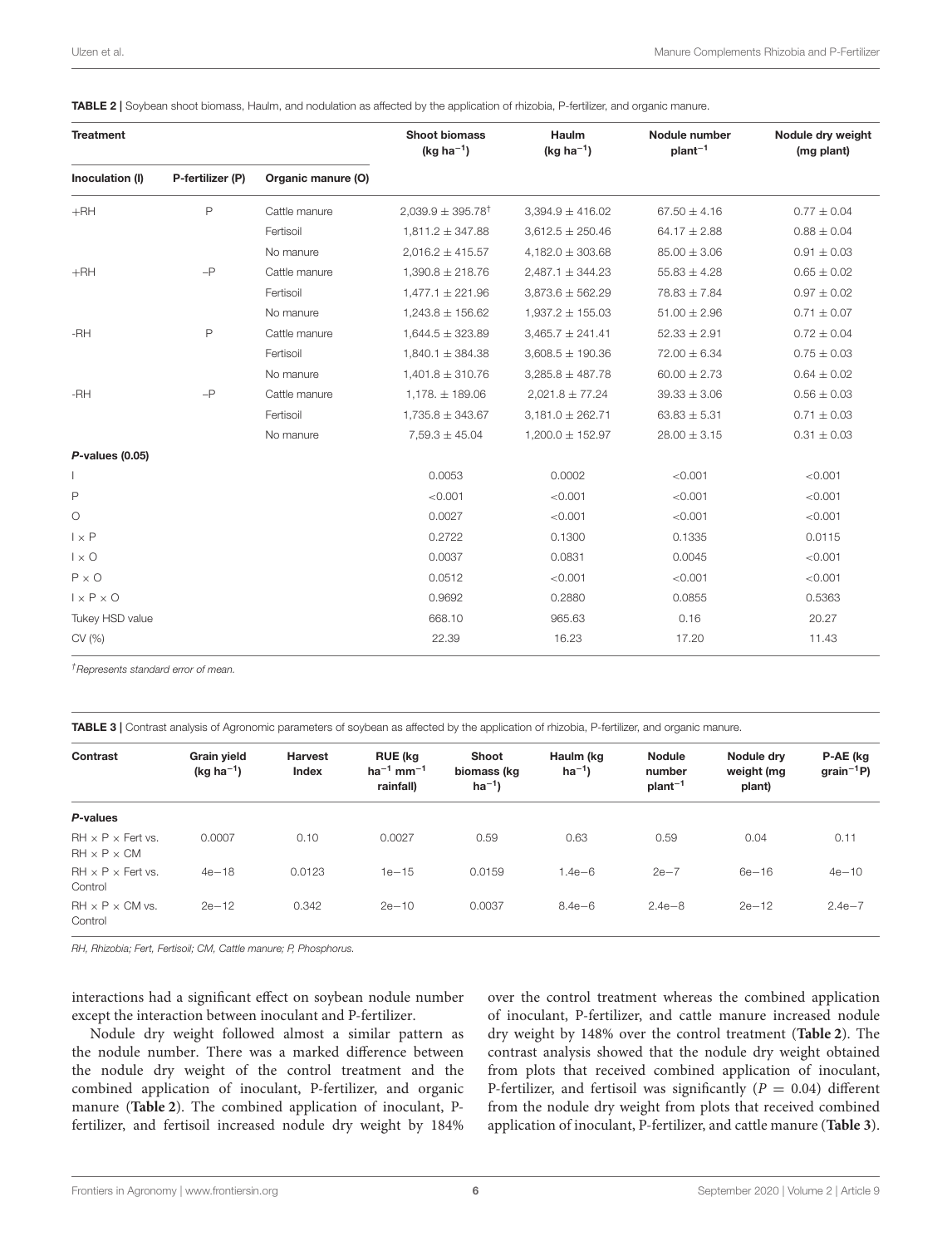Unlike nodule number, all the two-way interactions, had significant effect on nodule dry weight.

Principal component 1 (Dim 1) explained 46.8% of the variation in grain yield whiles principal component 2 (Dim 2) explained 34.7% (**[Figure 2](#page-6-0)**). The two principal component together explained 81.5% of the variability in grain yield. The main variables controlling Dim 1 were rain use efficiency, nodule dry weight and P-AE. Rain use efficiency, P-AE, and harvest index were positively correlated with treatments clustering in their direction recording high grain yields while those clustering in the opposite direction produced low grain yields. The percentage variation (34.7%) explained by Dim 1 was highly influenced by shoot biomass and harvest index but the two were negatively correlated (**[Figure 2](#page-6-0)**).

# **DISCUSSION**

The combined application of rhizobia inoculant, P-fertilizer, and organic manure significantly increased soybean grain yields compared to the control treatment. The application of fertisoil and cattle manure separately as a means to enhance soybean response to rhizobia inoculation and P-fertilizer accounted for 73 and 93%, respectively of the potential yield of soybean. The grain yield as a result of the combined application of rhizobia inoculant, P-fertilizer, and organic manure is in excess of more than 830 kg ha−<sup>1</sup> over the current yield recorded by smallholder farmers in northern Ghana. The study locations had low concentrations of the major nutrients required for plant growth, therefore, the improved response of soybean to the amendments could be due to the additive effects of rhizobia, P-fertilizer, and organic manure and more importantly other nutrients (for example, calcium and magnesium) released by the organic manure. [Zingore et al. \(2008\)](#page-9-8) indicated that legumes may benefit from other nutrients aside from N and P when supplied with organic amendments. P-fertilizers promote rhizobia growth, nodulation, and nodule function as well as biological nitrogen fixation [\(Danso, 1992;](#page-8-3) [Sanginga et al., 1996;](#page-9-4) [O'Hara, 2001\)](#page-9-5). The organic manure used in this study was of high quality as indicated by the low C: N, N: P, C: P ratios, and the N content. [Sileshi et al.](#page-9-17) [\(2017\)](#page-9-17) indicated that these ratios of nutrients in manure were determining factors in nutrient release and carbon use efficiency.

<span id="page-6-0"></span>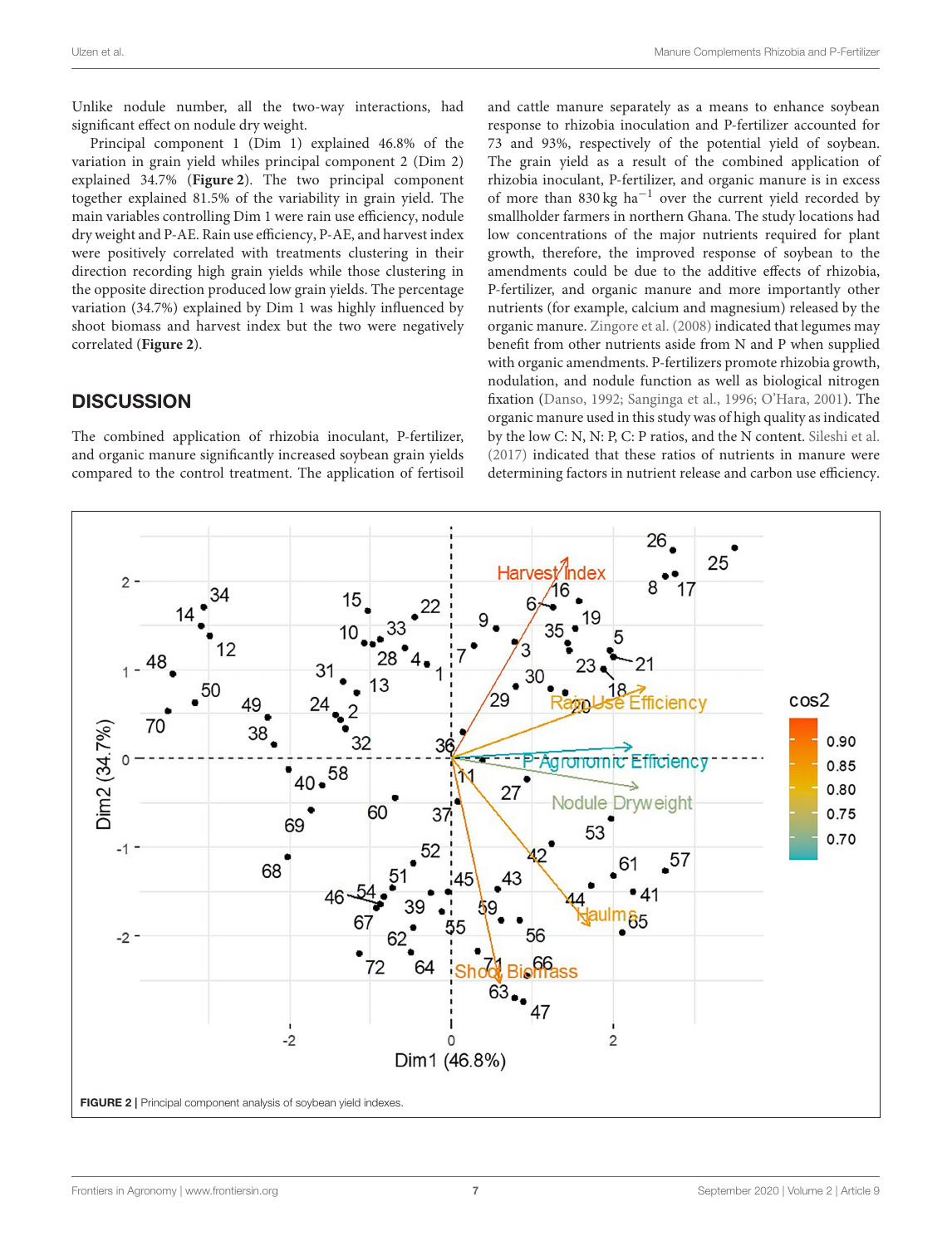Therefore, the low ratios could have promoted microbial activity to enhance grain yield of soybean. The differences in grain yield between treatment combinations with fertisoil and cattle manure is due to the differences in nutrient concentrations. The low yield recorded under rhizobia inoculant, P-fertilizer, and cattle manure compared to rhizobia inoculant, P-fertilizer, and fertisoil suggests that the latter may have higher residual effect due to the slow release of nutrients. The increase in yield due to the combined application of rhizobia inoculant, P-fertilizer, and manure has been reported by [Rurangwa et al. \(2018\)](#page-9-7) in Rwanda on common bean and soybean and in Ghana by [Ulzen et al.](#page-9-15) [\(2019\)](#page-9-15) on cowpea.

The results showed that RUE was high in plots that received the combined application of inoculant, P-fertilizer, and organic manure. The result is consistent with the findings of [Wang et al. \(2016\)](#page-9-13) and [Sileshi et al. \(2019\)](#page-9-18) who observed a higher RUE in plots that received combined application of organic and mineral fertilizer. Manure is widely known for its water retention abilities [\(Chikowo, 1998;](#page-8-20) [Wang et al.,](#page-9-13) [2016\)](#page-9-13). The difference in the RUE between plots that received rhizobia inoculant, P-fertilizer,and cattle manure and those that received rhizobia inoculant, P-fertilizer, and fertisoil suggests that fertisoil has higher water retention ability and is more efficient in the usage of water than cattle manure in grain yield production. In general, RUE increased with manure application. This could be due to improvement in biological and physical properties of soil by the manure [\(Sileshi et al., 2019\)](#page-9-18). In recent times, where variation in climate has affected the onset and pattern of rainfall in northern Ghana, management practices such as the use of fertisoil that enhances rain water use efficiency are important for climate adaptation in smallholder farming systems.

The combined application of rhizobia inoculant, P-fertilizer, and organic manure led to higher harvest indices of more than one indicating the efficiency of these amendments in grain yield production. The PCA showed that harvest index correlated positively with soybean grain yield and negatively with shoot biomass confirming the widely known assertion that plant with higher biomass tend to have low harvest index. Harvest index is directly related to management practices that increases nutrient availability to crops and improve translocation of photosynthate from the biological part to the economic part [\(Yang and Zhang,](#page-9-19) [2010\)](#page-9-19). It also depends on the efficient utilization of water [\(Yang and Zhang, 2010\)](#page-9-19). The PCA showed that harvest index, rain water use efficiency, and P-AE were positively correlated indicating that that the processes controlling these parameters are interlinked.

The P-AE in this study was within range of similar values reported for cowpea in the same environment [\(Ulzen et al.,](#page-9-15) [2019\)](#page-9-15). In general, the combined application of mineral and organic fertilizers leads to low P-AE as it is inversely related to the amount of fertilizer applied. Therefore, the higher the amount of fertilizer applied, the lower the P-AE. Our result is consistent with the reports of [Sileshi et al. \(2019\)](#page-9-18), Chivenge et al. [\(2011\)](#page-8-21), and [Vanlauwe et al. \(2011\)](#page-9-14) which indicates that the combined application of mineral and organic manure results in low P-AE. However, the result is in contrast to that of Issoufa et al. [\(2019\)](#page-8-19) who reported higher values of agronomic P efficiency in millet due to the combined application of mineral and organic fertilizers. It is worth noting that very high amounts of compost and mineral fertilizer was applied in the study conducted by [Issoufa et al. \(2019\)](#page-8-19).

The results showed that the combined application of rhizobia inoculant, P-fertilizer, and fertisoil was profitable as it had a VCR of 2 and therefore, can be used to increase the income and livelihood of farmers in the medium term. However, farmers will only break-even when they apply rhizobia, P-fertilizer, and cattle manure. Since manure has residual effects, farmers will eventually benefit in the subsequent cropping seasons due to soil fertility improvement. [Sileshi et al. \(2019\)](#page-9-18) reported that combined application of mineral and organic fertilizer was profitable for maize farmers.

Higher shoot biomass generally tends to translate into yield as observed by [Ulzen et al. \(2019\)](#page-9-15). However, the higher biomass observed in plots that received rhizobia inoculant, P-fertilizer, and cattle manure did not translate into grain yield. This could be due to the inability of plants receiving this treatment to translocate most of the photosynthate from the biomass to the yield, hence the lower harvest index as compared to treatments with fertisoil combinations. Source-sink relationship is known to be affected by water availability [\(Lemoine et al.,](#page-8-22) [2013\)](#page-8-22). There were intermittent dry periods between flowering to podding stages (**[Figure S1](#page-8-13)**). Treatments with cattle manure combinations had low RUE explaining the inability to translate higher biomass into grain yield. Soybean require high amount of nitrogen during the grain filling stage, therefore, it could be that cattle manure released less nitrogen during this period, which affected the translocation process. The higher haulm yield observed in this study due to the combined application of rhizobia inoculant, P-fertilizer, and organic manure than the control provides alternate benefits for farmers as it can be used to feed animals or plowed back into the soil to improve the fertility for subsequent crops. The relatively higher nodule dry weight in the combined treatments compared to the control is an indication of the efficiency of the rhizobia strain used in this study [\(Graham et al., 2004\)](#page-8-23).

# **CONCLUSION**

Our results indicate the possibility of improving soybean response to rhizobia inoculant and P-fertilizer with organic manure and offers alternative fertilization strategy within the context of soil fertility management for smallholder soybean farmers in Northern Ghana. The results of this study, showed that grain yield increased from 584 kg ha−<sup>1</sup> in the control plots to 1,830 kg ha−<sup>1</sup> in plots that received the combined application of inoculant, P-fertilizer, and cattle manure and 2,338 kg ha−<sup>1</sup> in plots that received combined application of inoculant, P-fertilizer, and fertisoil. To increase grain yield, rain water use efficiency and income of soybean farmers in Northern Ghana, fertisoil offers a better option than cattle manure. However, studies on the long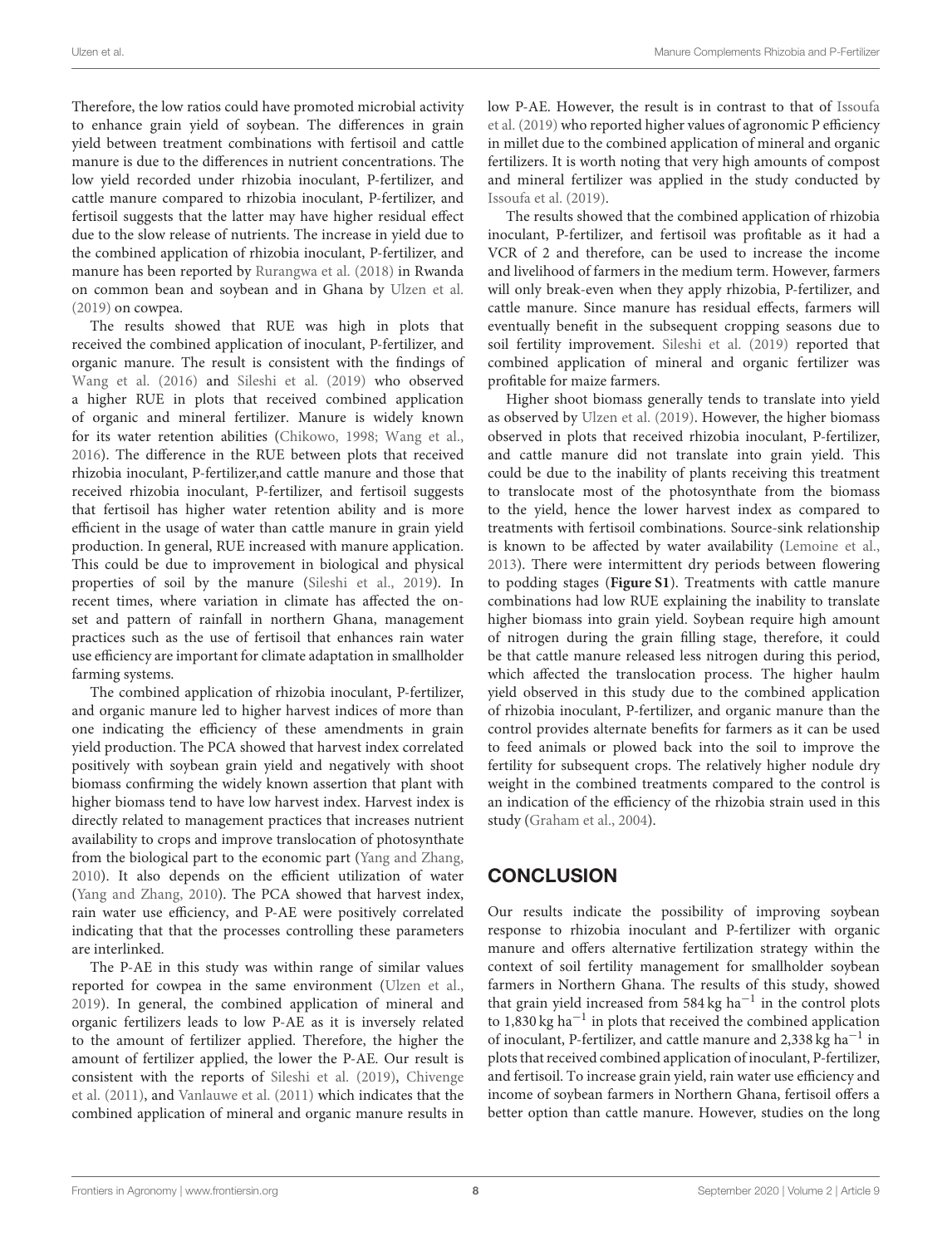term benefits of the fertisoil in improving fertility of the soil for subsequent cropping are needed. The results of this study is important for other SSA with similar environmental conditions for improving rain water use efficiency and grain yield of soybean.

#### DATA AVAILABILITY STATEMENT

All datasets generated for this study are included in the article/**[Supplementary Material](#page-8-24)**.

### AUTHOR CONTRIBUTIONS

JU, RA, and CM designed the research. JU, RA, NE-M, CM, OO, and AO planned the research activities. JU, RA, and OO conducted the research. JU and OO collected and analyzed the data. JU wrote the manuscript. RA, NE-M, CM, OO, and AO fine-tuned the manuscript.

# **REFERENCES**

- <span id="page-8-5"></span>Adjei-Nsiah, S., Alabi, B. U., Ahiakpa, J. K., and Kanampiu, F. (2018). Response of grain legumes to phosphorus application in the guinea savanna agroecological zones of Ghana. Agron. J[. 110, 1089–1096. doi: 10.2134/agronj2017.](https://doi.org/10.2134/agronj2017.11.0667) 11.0667
- <span id="page-8-0"></span>Adjei-Nsiah, S., Kumah, J., Owusu-Bennoah, E., and Kanampiu, F. (2019). Influence of P sources and rhizobium inoculation on growth and yield of soybean genotypes on ferric lixisols of Northern Guinea savanna zone of Ghana. Commun Soil Sci Plan. 50, 853–868. doi: [10.1080/00103624.2019.1589489](https://doi.org/10.1080/00103624.2019.1589489)
- <span id="page-8-17"></span>Anderson, J. M., and Ingram, J. S. I. (1994). Tropical soil biology and fertility: a handbook of methods. Soil Sci. 157:265. doi: [10.1097/00010694-199404000-00012](https://doi.org/10.1097/00010694-199404000-00012)
- <span id="page-8-6"></span>Aziz, A., Ahiabor, B., Opoku, A., and Abaidoo, R. (2016). Contributions of rhizobium inoculants and phosphorus fertilizer to biological nitrogen fixation, growth and grain yield of three soybean varieties on a fluvic luvisol. Am. J. Exp. Agr. 10, 1–11. doi: [10.9734/AJEA/2016/20072](https://doi.org/10.9734/AJEA/2016/20072)
- <span id="page-8-16"></span>Black, C. A. (1965). Methods of soil analysis: physical and mineralogical properties, including statistics of measurement and sampling. Part 2. Chemical and microbiological properties. Agronomy 9, 1387–1388. doi: [10.2134/agronmonogr9.1](https://doi.org/10.2134/agronmonogr9.1)
- <span id="page-8-15"></span>Bremner, J., and Mulvaney, C. (1982). Salicylic acid-thiosulphate modification of kjeldahl method to include nitrate and nitrite. Agronomy 9, 621–622.
- <span id="page-8-8"></span>Chekanai, V., Chikowo, R., and Vanlauwe, B. (2018). Response of common bean (Phaseolus vulgaris L.) to nitrogen, phosphorus and rhizobia inoculation across variable soils in Zimbabwe. Agric. Ecosyst. Environ. 266, 167–173. doi: [10.1016/j.agee.2018.08.010](https://doi.org/10.1016/j.agee.2018.08.010)
- <span id="page-8-20"></span>Chikowo, R. G. (1998). Soil Fertility Management Options for Improved Groundnut (Arachis hypogaea L.) Production in the Smallholder Sector in Zimbabwe. (M.Phil Thesis), University of Zimbabwe, Harare (Zimbabwe).
- <span id="page-8-21"></span>Chivenge, P., Vanlauwe, B., and Six, J. (2011). Does the combined application of organic and mineral nutrient sources influence maize productivity? A meta-analysis. Plant Soil [342, 1–30. doi: 10.1007/s11104-010-](https://doi.org/10.1007/s11104-010-0626-5) 0626-5
- <span id="page-8-3"></span>Danso, S. (1992). "Biological Nitrogen fixation in tropical agrosystems: twenty years of biological nitrogen fixation research in Africa," in: Biological Nitrogen Fixation and Sustainability of Tropical Agriculture: Proceeding of the 4th International Conference of the African Association for Biological Nitrogen Fixation, held at the International Institution of Tropical Agricultural, Nigeria (Chichester: Wiley).
- <span id="page-8-4"></span>Dugje, I., Omoigui, L., Ekeleme, F., Bandyopadhyay, R., Kumar, P. L., and Kamara, A. (2009). Farmers' Guide to Soybean Production in Northern Nigeria. Ibadan: International Institute of Tropical Agriculture.

### FUNDING

The research activities were funded by Kwame Nkrumah University of Science and Technology (KNUST) through a sub-agreement with the International Institute of Tropical Agriculture (IITA) under the COMPRO-II project implemented by IITA and funded by Bill and Melinda Gates Foundation (USA) (i.e., Grant ID: OPPGD1398).

### SUPPLEMENTARY MATERIAL

<span id="page-8-24"></span>The Supplementary Material for this article can be found [online at: https://www.frontiersin.org/articles/10.3389/fagro.](https://www.frontiersin.org/articles/10.3389/fagro.2020.00009/full#supplementary-material) 2020.00009/full#supplementary-material

<span id="page-8-13"></span>Figure S1 | Rainfall distribution pattern during the cropping season at Kpalga (A) and Tunayilli (B).

- <span id="page-8-18"></span>Fehr, W., Caviness, C., Burmood, D., and Pennington, J. (1971). Stage of development descriptions for soybeans, Glycine max (L.) merrill. Crop Sci. 11, 929–931. doi: [10.2135/cropsci1971.0011183X001100060051x](https://doi.org/10.2135/cropsci1971.0011183X001100060051x)
- <span id="page-8-23"></span>Graham, P. H., Hungria, M., and Tlusty, B. (2004). Breeding for better nitrogen fixation in grain legumes: where do the rhizobia fit in? Crop Manage. 3, 1–6. doi: [10.1094/CM-2004-0301-02-RV](https://doi.org/10.1094/CM-2004-0301-02-RV)
- <span id="page-8-9"></span>Gruhn, P., Goletti, F., and Yudelman, M. (2000). Integrated nutrient management, soil fertility, and sustainable agriculture: current issues and future challenges. Intl Food Policy Res Inst. Available online at:<http://hdl.handle.net/10919/66755>
- <span id="page-8-19"></span>Issoufa, B. B., Ibrahim, A., Abaidoo, R. C., and Ewusi-Mensah, N. (2019). Combined use of millet glume-derived compost and mineral fertilizer enhances soil microbial biomass and pearl millet yields in a low-input millet cropping system in Niger. Arch Agron. Soil Sci. 65, 1107–1119. doi: [10.1080/03650340.2018.1554247](https://doi.org/10.1080/03650340.2018.1554247)
- <span id="page-8-10"></span>Lakaria, B. L., Singh, M., Reddy, K. S., Biswas, A., Jha, P., Chaudhary, R., et al. (2012). Carbon addition and storage under integrated nutrient management in soybean–wheat cropping sequence in a vertisol of central India. Natl. Acad. Sci. Lett. 35, 131–137. doi: [10.1007/s40009-012-0040-z](https://doi.org/10.1007/s40009-012-0040-z)
- <span id="page-8-22"></span>Lemoine, R., La Camera, S., Atanassova, R., Dédaldéchamp, F., Allario, T., Pourtau, N., et al. (2013). Source-to-sink transport of sugar and regulation by environmental factors. Front. Plant Sci. 4:272. doi: [10.3389/fpls.2013.00272](https://doi.org/10.3389/fpls.2013.00272)
- <span id="page-8-2"></span>Masso, C., Mukhongo, R., Thuita, M., Abaidoo, R., Ulzen, J., Kariuki, G., et al. (2016). "Biological inoculants for sustainable intensification of agriculture in sub-Saharan Africa smallholder farming systems," in Climate Change and Multi-Dimensional Sustainability in African Agriculture (Springer), 639–658. doi: [10.1007/978-3-319-41238-2\\_33](https://doi.org/10.1007/978-3-319-41238-2_33)
- <span id="page-8-1"></span>Mensah, G. (2014). Implementation of N2Africa Project in Ghana: Putting Nitrogen Fixation to Work for Smallholder Farmers in Ghana. Available online at: [http://www.n2africa.org/sites/n2africa.org/files/Internship%20reportGregory](http://www.n2africa.org/sites/n2africa.org/files/Internship%20reportGregory%20Mensah.pdf) [%20Mensah.pdf](http://www.n2africa.org/sites/n2africa.org/files/Internship%20reportGregory%20Mensah.pdf) (accessed October 10, 2017).
- <span id="page-8-14"></span>Nelson, D. W., and Sommers, L. E. (1996). "Total carbon, organic carbon, and organic matter," in Methods of Soil Analysis: Part 3 Chemical Methods, Vol. 5, eds D.L. Sparks, A.L. Page, P.A. Helmke, R.H. Loeppert, P. N. Soltanpour, M. A. Tabatabai, C. T. Johnston, and M. E. Sumner (Madison, WI: SSSA), 961–1010.
- <span id="page-8-12"></span>Nosratabad, A. R. F., Etesami, H., and Shariati, S. (2017). Integrated use of organic fertilizer and bacterial inoculant improves phosphorus use efficiency in wheat (Triticum aestivum L.) fertilized with triple superphosphate. Rhizosphere 3, 109–111. doi: [10.1016/j.rhisph.2017.03.001](https://doi.org/10.1016/j.rhisph.2017.03.001)
- <span id="page-8-7"></span>NSFMAP (1998). National Soil Fertility Management Action Plan. Government of Ghana. Ministry of Food and Agriculture. Accra: Directorate of Crop Services.
- <span id="page-8-11"></span>Nziguheba, G., Zingore, S., Kihara, J., Merckx, R., Njoroge, S., Otinga, A., et al. (2016). Phosphorus in smallholder farming systems of sub-Saharan Africa: implications for agricultural intensification. Nutr cycl. Agroecosys. 104, 321–340. doi: [10.1007/s10705-015-9729-y](https://doi.org/10.1007/s10705-015-9729-y)